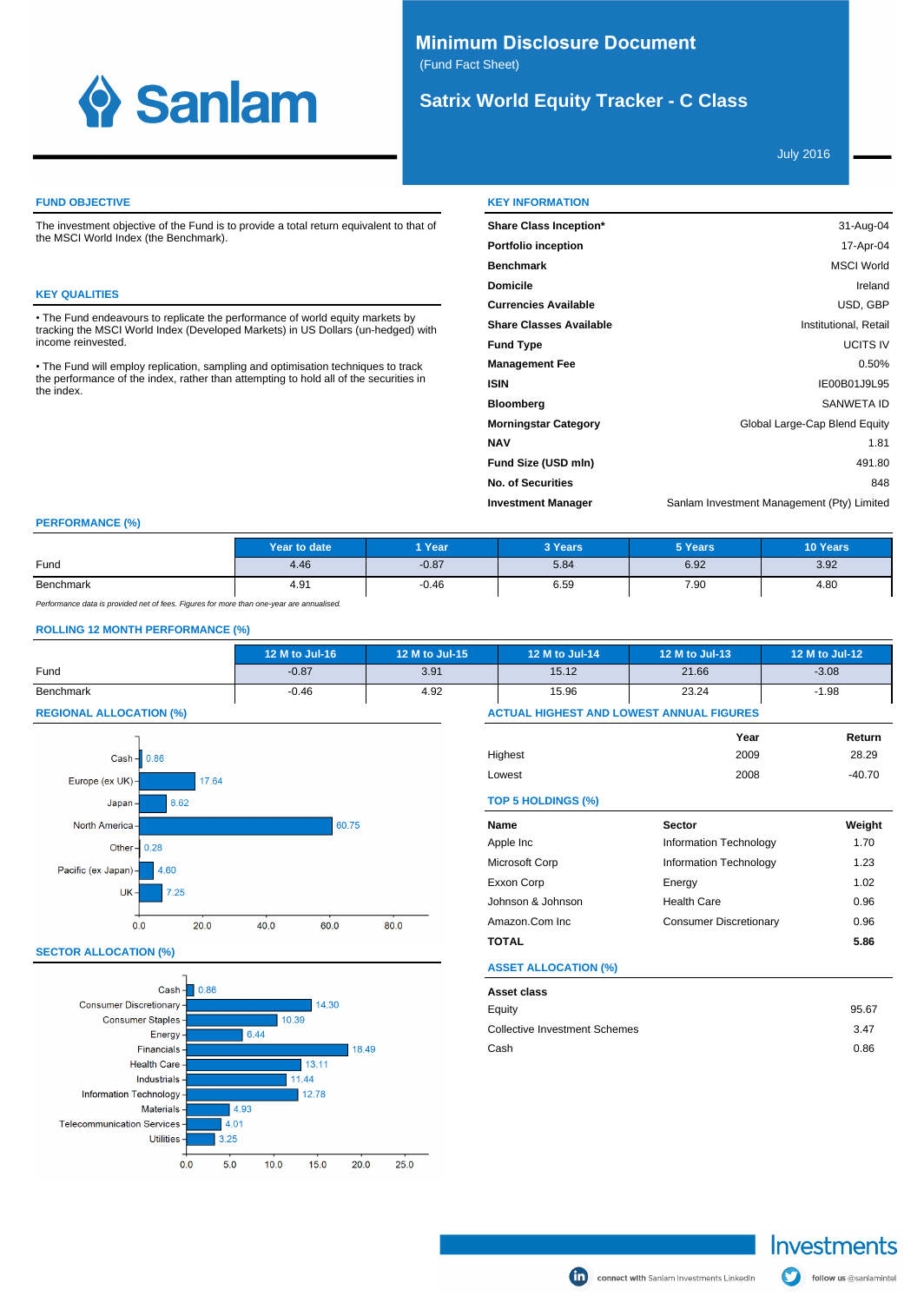

(Fund Fact Sheet)

# **Satrix World Equity Tracker - C Class**

July 2016

#### **GLOSSARY**

| Annualised total returns                                        |                                                                 | Annualised return is the weighted average compound growth rate over the period measured.                                                                                                                                                    |                                                                                                                                                                                                                                                                                                                                                                                                                |     |  |
|-----------------------------------------------------------------|-----------------------------------------------------------------|---------------------------------------------------------------------------------------------------------------------------------------------------------------------------------------------------------------------------------------------|----------------------------------------------------------------------------------------------------------------------------------------------------------------------------------------------------------------------------------------------------------------------------------------------------------------------------------------------------------------------------------------------------------------|-----|--|
| Capital growth                                                  |                                                                 | price. It is also called capital appreciation.                                                                                                                                                                                              | Capital growth is the profit made on an investment, measured by the increase in its market value over the invested amount or cost                                                                                                                                                                                                                                                                              |     |  |
| Collective investment scheme (CIS)                              |                                                                 |                                                                                                                                                                                                                                             | Collective investment schemes (also called unit trusts) are portfolios of assets such as equities, bonds, cash and listed property, in<br>which investors can buy units. They allow private investors to pool their money together into a single fund, thus spreading their risk<br>across a range of investments, getting the benefit of professional fund management, and reducing their costs.              |     |  |
| <b>MSCI World Index</b>                                         |                                                                 | The MSCI World Index captures large and mid cap representation across 23 Developed Markets (DM) countries. With 1,631<br>constituents, the index covers approximately 85% of the free float-adjusted market capitalization in each country. |                                                                                                                                                                                                                                                                                                                                                                                                                |     |  |
| <b>Net Asset Value (NAV)</b>                                    |                                                                 | Net asset value (NAV) is the value of a fund's asset less the value of its liabilities per unit.                                                                                                                                            |                                                                                                                                                                                                                                                                                                                                                                                                                |     |  |
| <b>Optimization techniques</b>                                  |                                                                 |                                                                                                                                                                                                                                             | The process of continuously improving the performance of the underlying fund by mirroring the performance of the index.                                                                                                                                                                                                                                                                                        |     |  |
| <b>Replication strategy</b>                                     |                                                                 | the performance of a particular index.                                                                                                                                                                                                      | This is a strategy used by index investors that tries to replicate or copy the performance of a specific benchmark, ie, it will hold<br>exactly the same underlying funds as the benchmark in exactly the same proportions and puts together a cost effective product that<br>replicates the benchmark over times. An investment vehicle such as index tracker is a good example of a fund that closely tracks |     |  |
| <b>Securities</b>                                               |                                                                 | A general term for shares, bonds, money market instruments and debentures.                                                                                                                                                                  |                                                                                                                                                                                                                                                                                                                                                                                                                |     |  |
| <b>DEALING INFORMATION</b>                                      |                                                                 |                                                                                                                                                                                                                                             | <b>Fees (Incl. VAT)</b>                                                                                                                                                                                                                                                                                                                                                                                        | (%) |  |
| <b>Minimum Investment</b>                                       | <b>US\$ 1.000</b>                                               |                                                                                                                                                                                                                                             | <b>Total Expense Ratio (TER)</b>                                                                                                                                                                                                                                                                                                                                                                               |     |  |
| <b>Dealing Frequency</b>                                        | Daily                                                           |                                                                                                                                                                                                                                             | <b>Transaction cost</b>                                                                                                                                                                                                                                                                                                                                                                                        |     |  |
| <b>Dealing Deadline</b>                                         | 16:00 GMT                                                       |                                                                                                                                                                                                                                             | <b>Total Investment Charges</b>                                                                                                                                                                                                                                                                                                                                                                                |     |  |
| <b>Valuation timing</b><br>Midnight SA time on each dealing day |                                                                 |                                                                                                                                                                                                                                             |                                                                                                                                                                                                                                                                                                                                                                                                                |     |  |
|                                                                 | Daily publication prices Irish Stock Exchange and www.sanlam.ie |                                                                                                                                                                                                                                             |                                                                                                                                                                                                                                                                                                                                                                                                                |     |  |

**Distribution** All profits shall be reinvested in the Fund.

#### **CONTACTS DETAILS**

**Custodian** Brown Brothers Harriman Trustee Services (Ireland) Ltd Tel: +353(0)12417130 Email: Sanlam.TA@bbh.com

#### **REGULATORY STATEMENT**

The Fund is a sub-fund of the Sanlam Universal Funds plc, an open-ended umbrella type investment company, with segregated liability between its sub-funds, authorised by the Central Bank of Ireland, as an undertaking for collective investment in transferable securities under the European Communities (UCITS) Regulation, 2003 as amended (the Regulations). It is managed by Sanlam Asset Management (Ireland) Limited, Beech House, Beech Hill Road, Dublin 4, Ireland, Tel +353 1 205 3510, Fax +353 1 205 3521 which is authorised by the Central Bank of Ireland, as a UCITS IV Management Company & Alternative Investment Fund Manager and is licensed as a Financial Service Provider in terms of Section 8 of the South African FAIS Act of 2002. Sanlam Investment Management (Pty) Limited (SIM) is the Investment Manager, responsible for managing the Fund's<br>investments. SIM is an authorised financial services fact sheet is accurate, Sanlam Asset Management Ireland Ltd does not accept any responsibility for any claim, damages, loss or expense; however it arises, out of or in connection with the information. No member of Sanlam gives any representation, warranty or undertaking, nor accepts any responsibility or liability as to the accuracy of any of this information. The information to follow does not constitute financial advice as contemplated in terms of the South African Financial Advisory and Intermediary Services Act. Use or rely on this information at your own risk. Independent professional financial advice should always be sought before making an investment decision. Collective investment<br>schemes are generally medium- to long-term inv units / unit trusts may go down as well as up. Changes in exchange rates may have an adverse effect on the value, price or income of the product. The Sanlam Universal Funds plc full prospectus, the Fund supplement and Key Investor Information document is available free of charge from the Manager, the Investment Manager or at www.sanlam.ie. Any offering is made only pursuant to the relevant offering document, together with the current financial statements of the relevant fund, and the relevant subscription application<br>forms, all of which must be read in their ent by the offeree of these documents, and the completion of all appropriate documentation. Collective investments are traded at ruling prices and can engage in borrowing and scrip lending. Collective investments are calculated on a net asset value basis, which is the total market value of all assets in the Portfolio including any income accruals and less any deductible expenses such as audit fees, brokerage and service fees. Actual investment performance of the portfolio and the investor will differ based on the initial fees applicable, the actual investment date, the date of reinvestment of income as well as dividend withholding tax. Forward pricing is used. The Manager does not provide any guarantee either<br>with respect to the capital or the return of a with their mandates if stated in the Supplement. The portfolio management of all the portfolios are outsourced to Regulated and authorized financial services providers. Issuing date: 09 August 2016



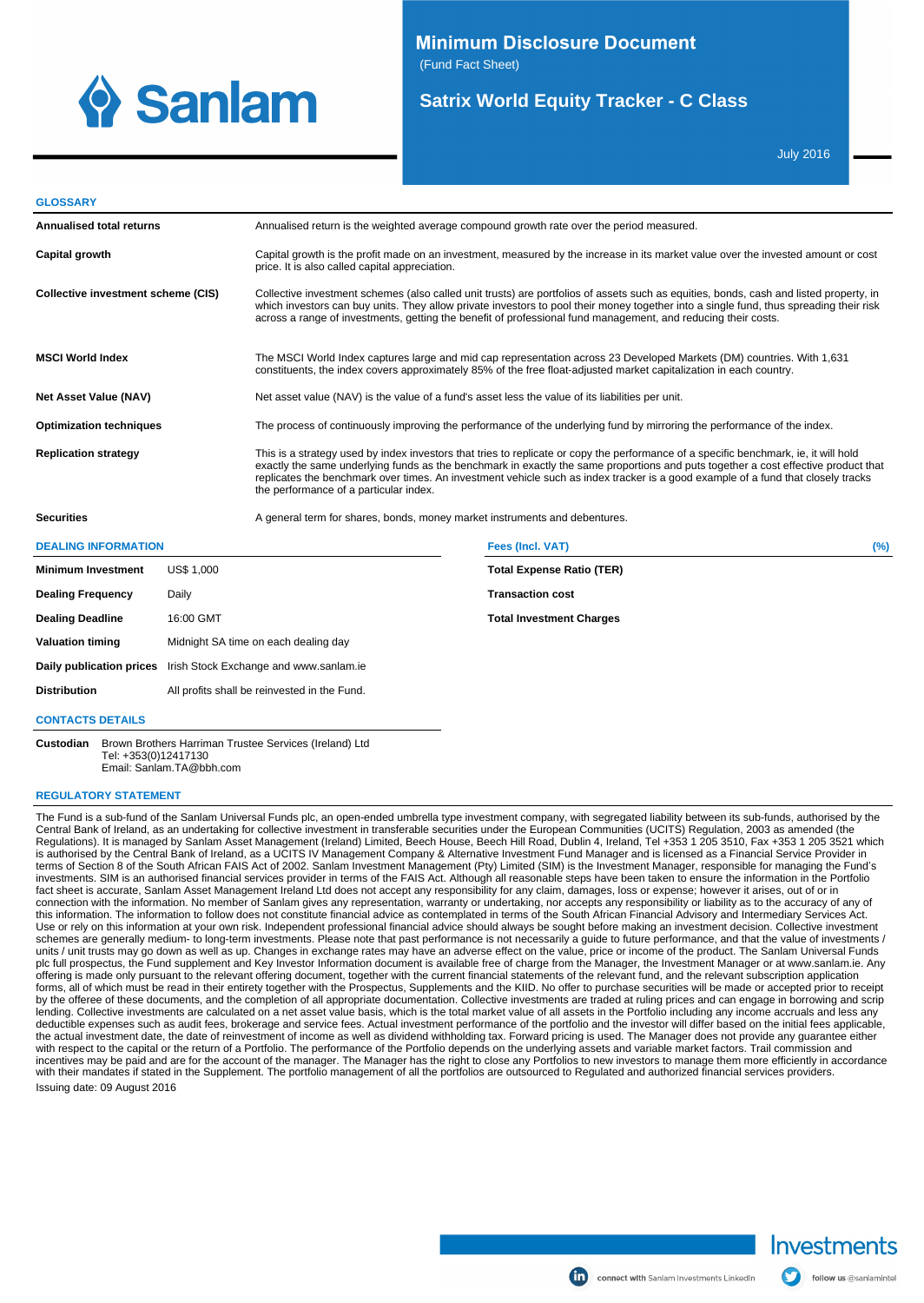

rise and investors may not get back the amount they have invested. The ability to trade REITS may be more limited than other stocks.

# **Key Investor Information**

This document provides you with key investor information about this fund. It is not marketing material. The information is required by law to help you understand the nature and the risks of investing in this fund. You are advised to read it so you can make an informed decision about whether to invest.

## **Satrix World Equity Tracker - C Class**

A sub-fund of Sanlam Universal Funds plc (the "Company") Managed by Sanlam Asset Management (Ireland) Limited

ISIN: IE00B01J9L95

#### **Objectives and Investment Policy Objectives** You can buy or sell your shares in the Fund any day (except Saturday or Sunday) that banks are open in Dublin. The investment objective of the Sanlam World Equity Tracker Fund (the Fund) is to increase the value of your shares. The Fund will It is not the intention of the Company to declare a dividend and attempt to follow the performance of the MSCI World Equity Index therefore your shares do not pay you an income. (the Index) through direct or indirect investment in the same or similar investments as the Index. The Index measures the equity Recommendation: The Fund is suitable for investors with a time market performance in 24 developed countries. horizon of 5 years. **Investment Policy** The Fund may invest directly through the purchase of a representative basket of shares and stock included in the Index or indirectly through investment in exchange traded funds (ETF) and collective investment schemes (CIS). The Fund may invest globally in shares and stocks of real estate companies, real estate related companies and real estate investment trusts (REITS). **Risk and Reward Profile** Lower risk Higher risk **What do these numbers mean?** They rate how a fund might behave and how much risk there is to ← your capital. Generally, the chance to make large gains means a Typically lower rewards Typically higher rewards risk of suffering large losses. 1 2 3 4 5 **6** 7 A Category 1 fund is not a risk-free investment - the risk of losing your money is small, but the chance of making gains is also limited. With a Category 7 fund, the risk of losing your money is high but **Why is this Fund in category 6?** there is also a chance of making higher gains. The seven-category The Fund is rated 6 due to its exposure to shares and stocks, and scale is complex (for example, 2 is not twice as risky as 1). the nature of its investments which include the risks listed below. **More about this rating:** These factors may impact the value of the Fund's investments or expose the Fund to losses. This rating system is based on the average fluctuations of the prices of funds over the past 5 years - that is, by how much the value of It may be difficult for the Fund in extreme market condition to their assets taken together has moved up and down. Historical data, redeem its shares from ETF and CIS at short notice without such as is used in calculating the synthetic risk indicator, may not be suffering a loss. a reliable indication of the future risk profile of the Fund. For a more detailed explanation of risks, please refer to the ''Risk Investing in ETF and CIS may lead to payment by the Fund of Factors'' section of the prospectus. additional fees and expenses in relation to those exchange traded funds. Investing in international companies means that currency exchange rate fluctuations will have an impact on the Fund. The price of shares and the income from them may fall as well as